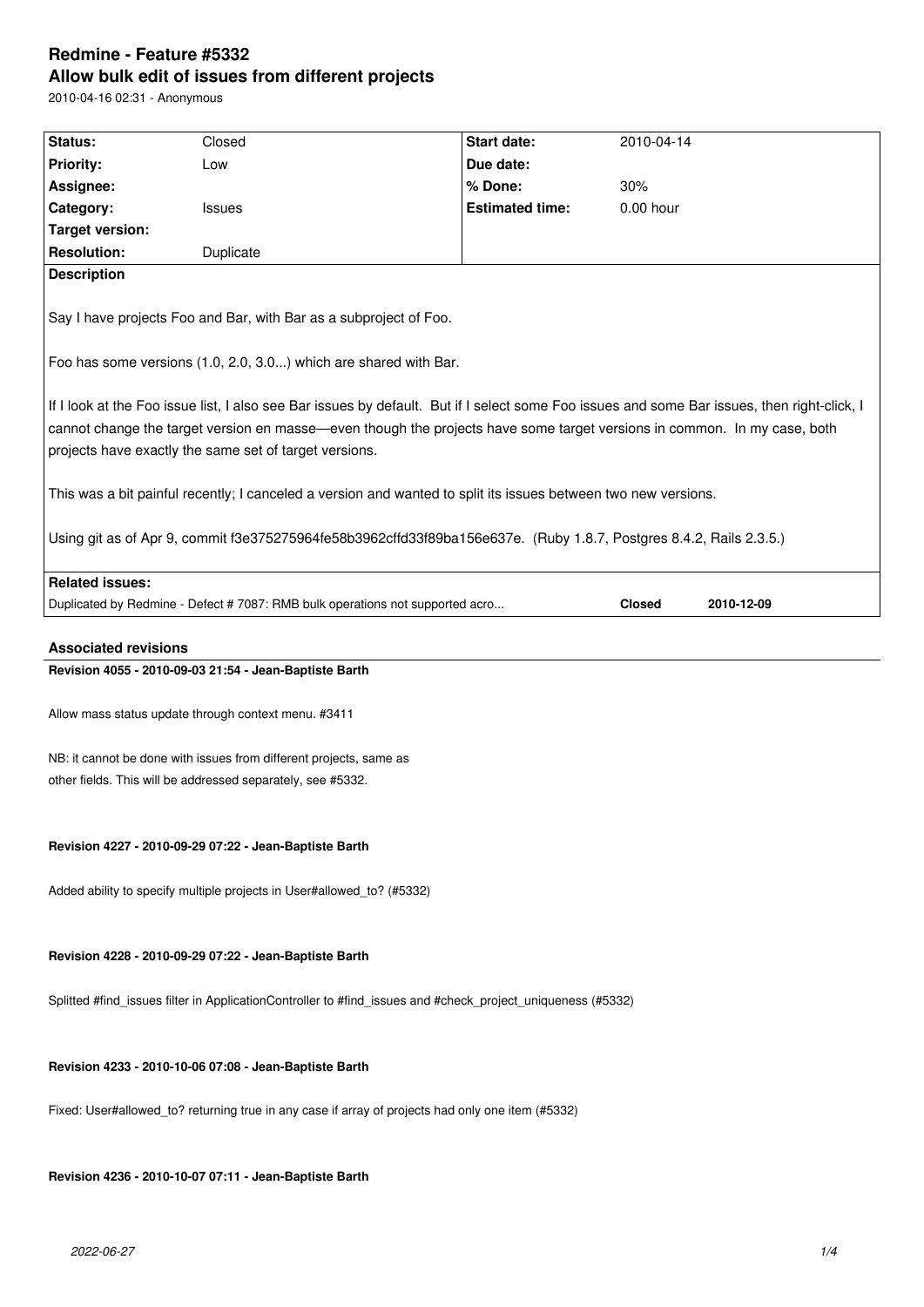Added ability to delete issues from different projects through contextual menu (#5332)

#### **Revision 4242 - 2010-10-08 05:09 - Jean-Baptiste Barth**

Added ability to edit issues from different project through contextual menu (#5332)

#### **History**

#### **#1 - 2010-04-17 14:13 - Jean-Philippe Lang**

*- Tracker changed from Defect to Feature*

*- Subject changed from Can't change target version of several issues in different projects to Allow bulk edit of issues from different projects*

This is not supported for now.

#### **#2 - 2010-06-07 19:02 - Davide Ferrari**

Any plan to implement this some day? I'd like to see this feature too.

# **#3 - 2010-09-19 03:05 - Burt Culver**

+1 - We would find this very helpful too

#### **#4 - 2010-09-19 19:13 - Thomas Pihl**

+1 - Several users request this

### **#5 - 2010-09-29 07:16 - Jean-Baptiste Barth**

- *Status changed from New to 7*
- *Assignee set to Jean-Baptiste Barth*
- *Target version set to 1.1.0*

As said on the forum, I'll take this one and we plan to support it for Redmine 1.1.0.

#### **#6 - 2010-09-29 07:37 - Thomas Pihl**

Great, thank you.

#### **#7 - 2010-10-08 06:38 - Jean-Baptiste Barth**

*- % Done changed from 0 to 30*

Versions are a specific case, but I committed changes to support bulk edit of others fields for issues from different projects, and also issue deletion. It will need some refactoring, but I encourage people interested in this feature to try it out from now and report any problem they may encounter. FYI, here's the status of bulk edition on different projects: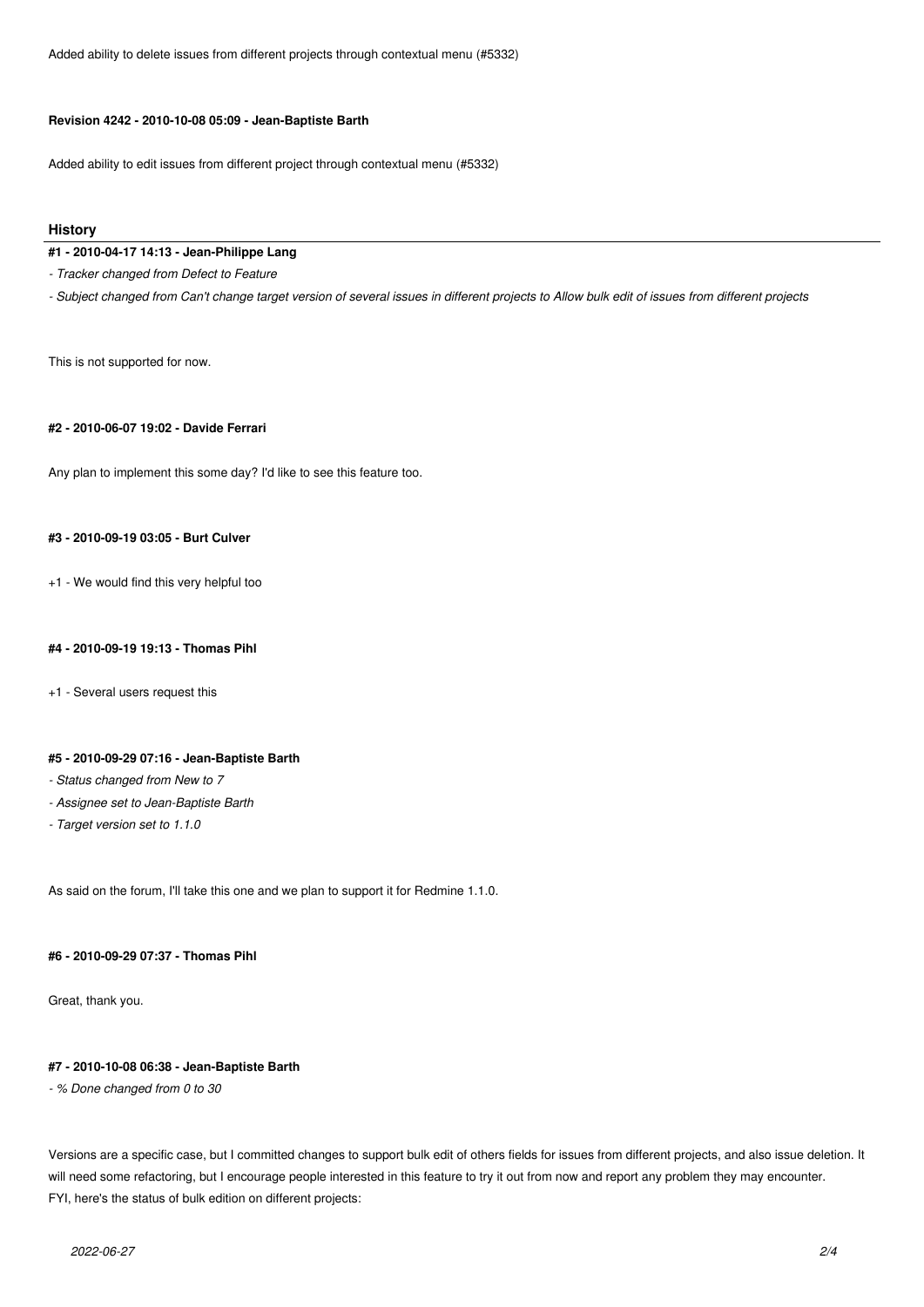- other fields (assignee, tracker, status, priority, etc.): OK
- delete issues: OK
- log time, watch, move, copy, duplicate: KO (was even KO on multiple issues from the same project)

#### **#8 - 2010-10-17 12:07 - Ewan Makepeace**

 $+1$ 

We have a custom field 'Sprint' and every month I have to move all the active tasks to the next month. Because we have 8 sub projects I have to do this 9 times in total, even though they share the same field. It would be great if bulk edit on issues from different projects was allowed, perhaps by only offering the fields that were common to the selected issues?

#### **#9 - 2010-12-18 14:48 - Jean-Philippe Lang**

*- Target version changed from 1.1.0 to Unplanned backlogs*

1.1 feature freeze.

# **#10 - 2010-12-23 13:38 - Jean-Baptiste Barth**

I think the actual version (things I committed in trunk) could be added to 1.1.0. It may need some refactoring $^{\text{\tiny 1}}$  but it works for main cases. Other cases need more work, except the watch/unwatch, and I don't know if we should handle them.

Jean-Philippe: let me know what you think.

1 I don't like all those @projects.map{}.inject{} but didn't know how we should handle it : extend Array in lib/redmine/core\_ext/ OR introduce a new class to handle groups of projects, or groups of items ; if so, under Redmine:: scope or in a new model, etc.

#### **#11 - 2011-02-02 01:40 - Ryan Thrash**

I'd really really like this. It'd help tremendously with sub-projects and Tasks release planning.

#### **#12 - 2012-02-12 05:04 - Anthony Meugui**

+1 very helpful (in particular for shared version)

# **#13 - 2012-04-19 19:05 - Jean-Philippe Lang**

- *Target version deleted (Unplanned backlogs)*
- *Resolution set to Duplicate*

1.4.0 lets you bulk edit issues from different projects.

# **#14 - 2012-06-10 22:42 - Jean-Baptiste Barth**

*- Assignee deleted (Jean-Baptiste Barth)*